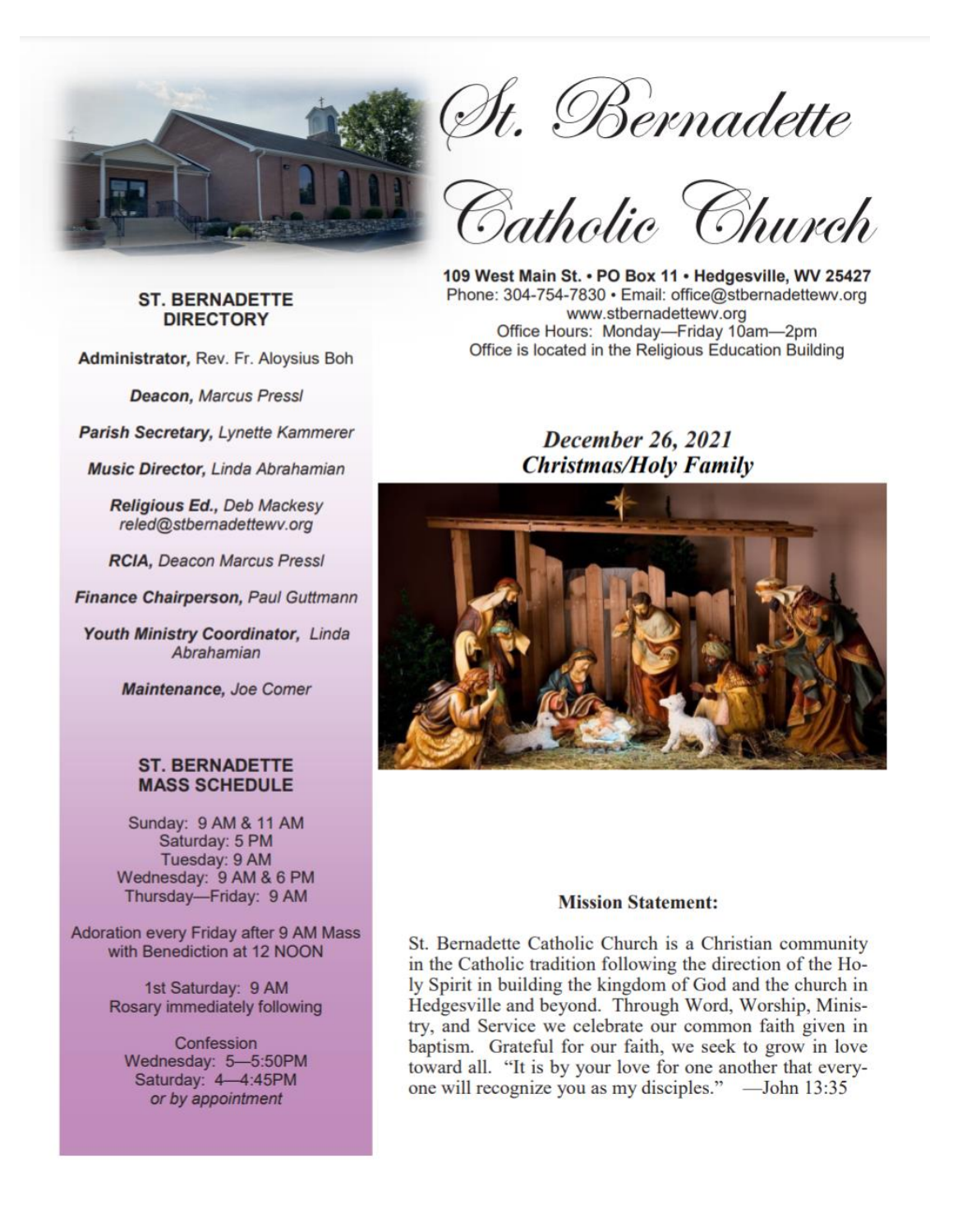## **REFLECTION**

### Christmas & **Feast of the Holy Family**

The Lord is good. Beloved sisters and brothers in the Lord, Merry Christmas! Through the readings during the season of Advent, the Church gave us the opportunity to reflect on our faith and our relationship with our Lord Jesus Christ and His Church. The readings focused on the central theme of Advent which is hope, for a people living in despair. That message of hope is a consolation to us, given that we live in a time beset by wars, civil and political strife, compounded by the COVID-19 pandemic and its devastating consequences on human life. As we celebrate the birth of Christ this Christmas, we are filled with joy and consolation to know that all that we hoped for has been fulfilled in the person of the Baby born to us at Bethlehem - Immanuel, God with us. Today, we are invited to join the choir of Angels to sing "Glory to God in the highest and on earth peace to those who are God's friends" in spite of our current challenges and concerns. "For", as the Prophet Isaiah says, "unto us a Child is born". He is the Light that no darkness can overcome. "The people who walked in darkness have seen a great light; upon those who dwelt in the land of gloom a light has shone" (Isaiah 9:1). May Jesus, the Light of the world, dispel all forms of darkness in your lives and may God bless you this Christmas.

#### **Reflection for the Feast of Holy Family**

Beloved in Christ, today we join our brothers and sisters the world over to celebrate the Feast of the Holy Family. Today's feast is an invitation for us to meditate on and celebrate family life. The Holy Family of Jesus, Mary, and Joseph has become the meeting place of Heaven and earth; the interactive spot where God reaches out to His creatures. By choosing to dwell in the human family, Jesus tells us that the ideal setting for God's love to abide with us is the heart of a home. With this, the family unit has assumed a divine dimension. However, we cannot presume that the Holy Family of Nazareth lived Heaven on earth. It was not all peace, tranquility and joy. Jesus and His parents had their full share of struggles and problems. In His Word, Jesus paints to us the terrible crisis faced by His mother and his foster father, Joseph. On account of the love that reigns supreme within the Holy Family, they could weather any storm. Today, the Church holds up the Holy Family as an ideal family life for us to emulate. As we celebrate this Feast of the Holy Family, may God bless this beloved family of Saint Bernadette Parish - our spiritual family - and bless each of our individual families.

**FROM THE ADMINISTRATOR'S DESK** 

#### **Merry Christmas fellow parishioners!**

Accept the very best of Christmas wishes from your administrator.

May God bless you this Christmas. May all darkness in your lives be removed by the light of Christ. May your hearts be filled with the joy of the birth of our Lord and Savior. And may the Baby born to us at Christmas grant us the grace to be missionaries of joy and hope to our world.

#### **Introducing... Formed**

Santa Claus dropped by Saint Bernadette and left a handsome Christmas present for Christians of Saint Bernadette in the form of a faith formation package by the Augustine Institute called Formed. I strongly encourage all parishioners to take full advantage of this amazing online tool to nourish your faith and better your relationship with God. To access the package, type in the word "formed" on the Google search engine and click on sign up. Pick the option to sign up as a parishioner. Enter the zip code of Saint Bernadette (25427) and the name of our parish will pop up. Click on it and start enjoying the programs which include videos, audios, faith formation programs, the Sacraments of the Church, daily readings and reflections, conversion stories, etc. Enjoy! You can share with family and friends who are not parishioners of St. Bernadette's.

#### Watch out for the following in the course of this week: New Years's Mass Schedule

Friday, December 31st, New Year Eve 9 AM & 5 PM Saturday, January 1st, New Year Day 9 AM & 5 PM

#### **Frank Dobscha's Funeral Mass**

A word of thanks to all of the parishioners for the befitting farewell ceremony that we accorded Frank Dobscha, our Acolyte, last Monday. A special thanks to the bereavement committee for organizing the delicious lunch and those who organized the liturgy.

### **PARISH SACRIFICIAL GIVING SUMMARY OFFERING**

|                                           | 2365.00 |
|-------------------------------------------|---------|
|                                           | 686.13  |
| Diocesan Collection-Retirement Fund  \$   | 35.00   |
| Diocesan Collection-Catholic Charities  S | 300.00  |
|                                           | 600.00  |
|                                           | 100.00  |

THANK YOU FOR TAKING A STEP TOWARD A **LIFE OF STEWARDSHIP**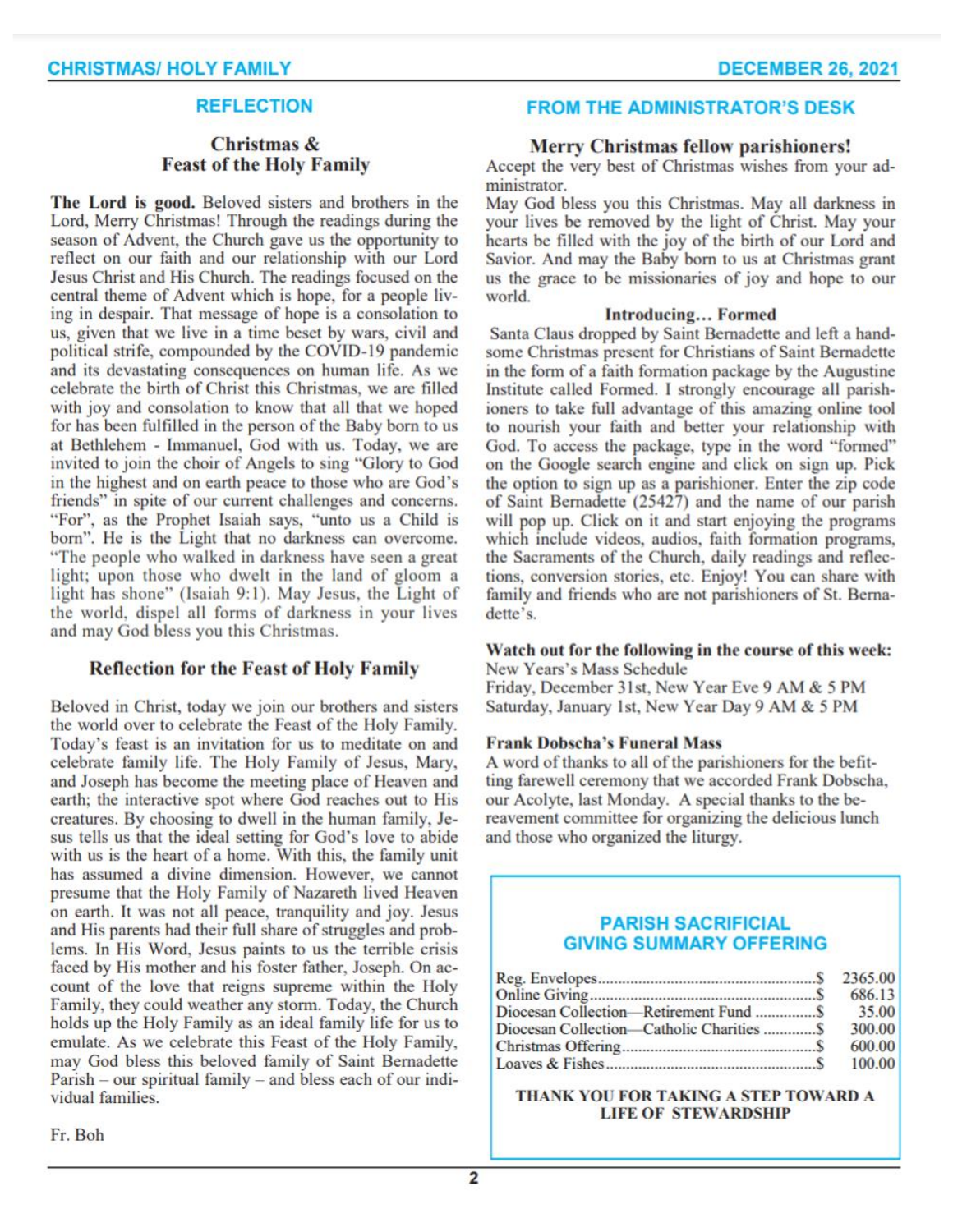# **WHAT'S GOING ON?**

The Tabernacle Flowers for the Christmas season were donated in memory of Michael Ridley.

Thank you to everyone who donated to the Christmas Star Project. It was a great success and brought smiles to so many faces. Your generosity is greatly appreciated and felt throughout our community.

The keys to the church and religious education building have been changed. If you need a key to either of these buildings, please see Lynette in the Parish Office.

2022 Offertory Envelopes are available in McFadden Hall. If you haven't received envelopes but want them, please call the Parish Office at 304-754-7830.

**End of Year Contributions**—The end of year contributions need to be at the Parish Office no later than Monday December 27, 2021. The offertory for Christmas Eve and Christmas Day and December 26th will be counted as 2021. The offertory for December 31, January 1st and January 2nd will be counted as 2022 contributions. We record contributions by date of deposit not date of check.

## **Synod at St. Bernadette's in 2022**

Earlier this year, Pope Francis announced a worldwide synod to focus on the life and mission of the Church as we move forward together. The theme for this synod is, "For a Synodal Church: Communion, Participation and Mission."

Rather than simply a meeting of bishops, Pope Francis has asked us, the People of God, to take part in the synod-to "journey together" with our brothers and sisters in Christ along the path of renewal, guided by the Holy Spirit. The Holy Father has asked that every parish in the Diocese participate in this synod in order to listen to the living voice of the entire People of God.

Our parish will conduct several synodal listening sessions, throughout the months of January-April, as part of the synod. These sessions will provide an opportunity for every member of our parish community to share thoughts and feelings, but more importantly to discern how the Holy Spirit is guiding us in our journey together. Joe and Elaine Comer will share more information, including posting session dates and times, after the first of the year. Please join us for these important events.

Three five-week courses are being offered through the *University* of Dayton's Virtual Learning Community for Faith Formation

(VLCFF). These courses are hybrid models. They are composed of both weekly live two-hour zoom lectures as well as a rich variety of online course materials and discussion experiences through the University of Dayton's Virtual Learning Community For Faith Formation (VLCFF). The courses are being underwritten by the Diocese of Wheeling-Charleston's Office of Evangelization & Catechesis, who pays 100% of the tuition and the cost of the books associated with the courses. The course instructor is Dr. Rodica Stoicoiu. For further information or to register, please contact Jeanne McKeets at imckeets@dwc.org with your name, address, and phone number.

# **WEEKLY CALENDAR**

#### **Sunday, December 26th**

 $9:00 AM$ **Mass** Intention for the People of the Parish  $11AM$ Mass

**Tuesday, December 28th** 

**9 AM** Mass Intention in Honor of June Williams

#### **Wednesday, December 29th**

**9 AM** Mass Intention in Honor of the Nichols Family 5-5:50 PM Reconciliation **Mass** 6 PM

#### **Thursday, December 30th**  $9:00 AM$

Mass

# **Friday, December 31st**

| 9:00 AM | Mass        |
|---------|-------------|
| 5 PM    | <b>Mass</b> |

### **Saturday, January 1st**

**9 AM** Mass 5 PM **Mass** Intention in Memory of Frank Dobscha

## Sunday, January 2nd

 $9:00 AM$ Mass Intention for the People of the Parish 11 AM Mass

# **PRAYERS REQUESTED**

Kathy Sloan, Bernie Guy, Mary Cordelli, Rose Stefanko, John Bennett, Sharee Buberl, Chris Ridley, Bonnie Hart, Harry Skouras, Margaret Kistner, Angela Ramsey, Kathy Skane, Deb **Nichols** 

Please keep the sick and homebound in your thoughts and prayers. You may call the Parish Office at 304-754-7830 to add a name to our Prayer List.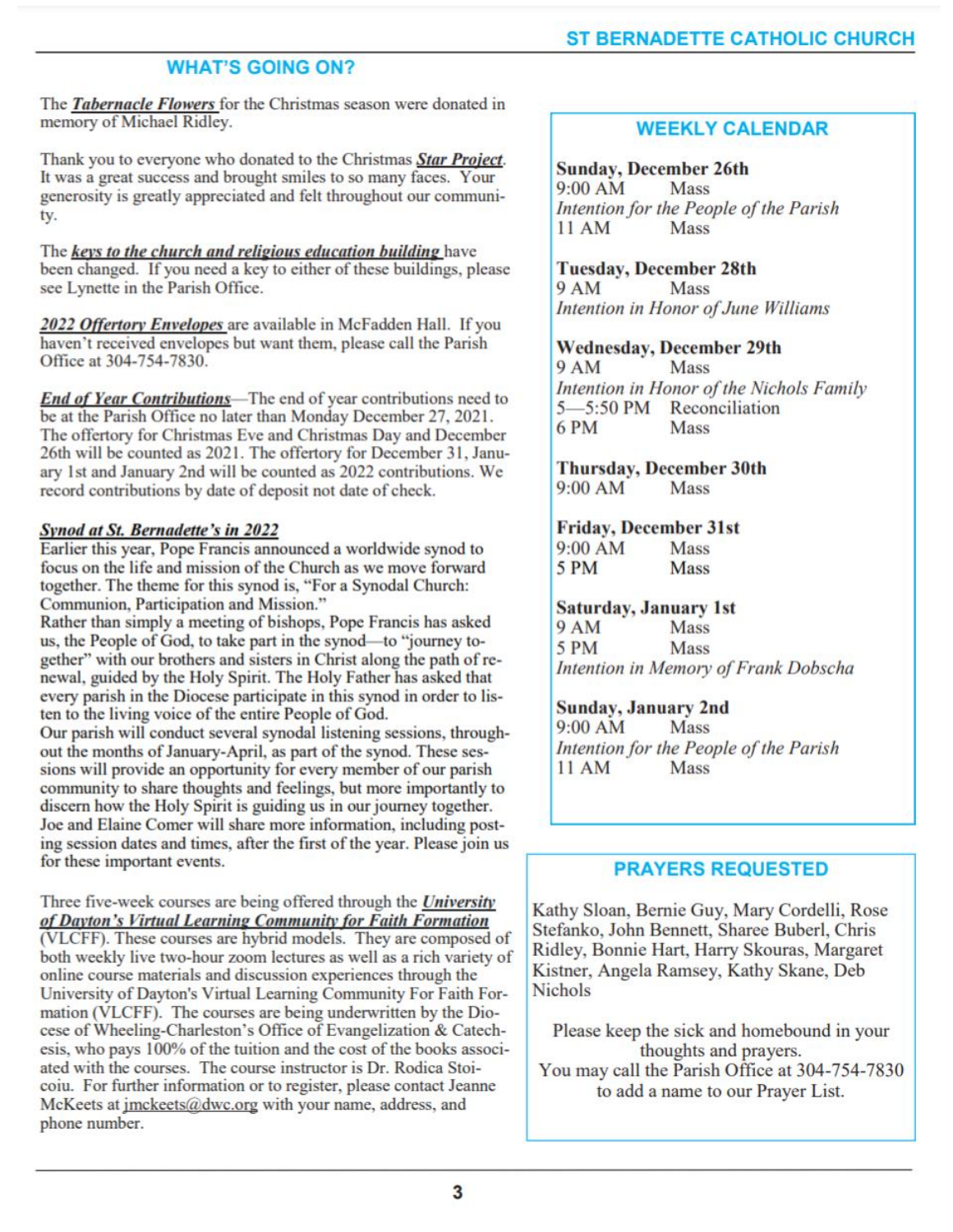Sacrament of Baptism: Parents must be registered with the Parish Office and must have regular attendance at Sunday Mass for at least six months and are required to attend a Preparation Class before the Baptism can be scheduled. To register for the Preparation Class, please call the Parish Office at 304-754-7830.

Sacrament of Reconciliation: Will be held Wednesday evening from 6-7 PM and before Saturday Mass. Confession also available by appointment at anytime. Please call the Parish Office to schedule an appointment.

Rite of Christian Initiation: RCIA (for children 15 and older and adults) or RCIC (for children 7-14 yrs of age). For more information call the Parish Office at 304-754-7830. Preparation for receiving First Reconciliation, First Communion, and Confirmation, call the Parish Office at 304-754-7830.

**Sacrament of Marriage:** Engaged couples planning to marry at St. Bernadette Catholic Church should be practicing Catholics, participating in Sunday Eucharist regularly. Also they must participate in a Marriage Preparation Program. Call the Parish Office for information. At least six months notice is required. No date for a wedding will be set over the phone.

Holy Communion to the Sick and Homebound: When a Parishioner is confined to home or hospital because of illness or advanced age, call the Parish Office. We will be happy to make arrangements to bring Holy Communion.

Sacrament of the Anointing of the Sick: Upon request and Communally as scheduled.

| <b>WEEKLY READINGS</b><br>people moving into our Parish. You can get a registration form<br>from the Parish Office. Those who plan to move from our Parish<br>Monday 27th—St. John, Apostle and evangelist 1 Jn<br>1:1-4; Ps 97; Jn 20:1a and 2-8                                                                                                                                                     |
|-------------------------------------------------------------------------------------------------------------------------------------------------------------------------------------------------------------------------------------------------------------------------------------------------------------------------------------------------------------------------------------------------------|
| Tuesday 28th—Feast of the Holy Innocents, martyrs<br>1 Jn 1:5-2:2; Ps 124; Mt 2:13-18<br>Wednesday 29th—The Fifth Day in the Octave of<br>Christmas 1 Jn 2:3-11; Ps 96; Lk 2:22-35                                                                                                                                                                                                                    |
| Thursday 30th—The Sixth Day in the Octave of<br>Christmas 1 Jn 2:12-17; Ps 96; Lk 2:36-40<br>Friday 31st—The Seventh Day in the Octave of<br>Christmas 1 Jn 2:18-21; Ps 96; Jn 1:1-18<br>Saturday 1st-Solemnity of the Blessed Virgin Mary,<br>the Mother of God Nm 6:22-27; Ps 67; Gal 4:4-7; Lk<br>$2:16-21$<br>Sunday 2nd—The Epiphany of the Lord Is 60:1-6; Ps<br>72; Eph 2:2-3a, 5-6; Mt 2:1-12 |
|                                                                                                                                                                                                                                                                                                                                                                                                       |

## **SAFE ENVIRONMENT CARING FOR GOD'S CHILDREN**

To report an incident of suspected child sexual abuse, please contact your local law enforcement agency, or you may confidentially contact WV Child Protective Services at 800-352-6513. In addition to civil authorities, to report suspected cases of sexual abuse by personnel of the Diocese of Wheeling-Charleston to the Diocese, please contact one of the Bishop's designees at 888-434-6237 or 304-233-0880: Mr. Bryan Minor, ext. 263; Mr. Tim Bishop, ext. 353; Fr. Dennis Schuelkens, ext. 270 or call the Office of Safe Environment at 304-230-1504. Please visit www.dwc.org under "Accountability" for additional information and reporting methods.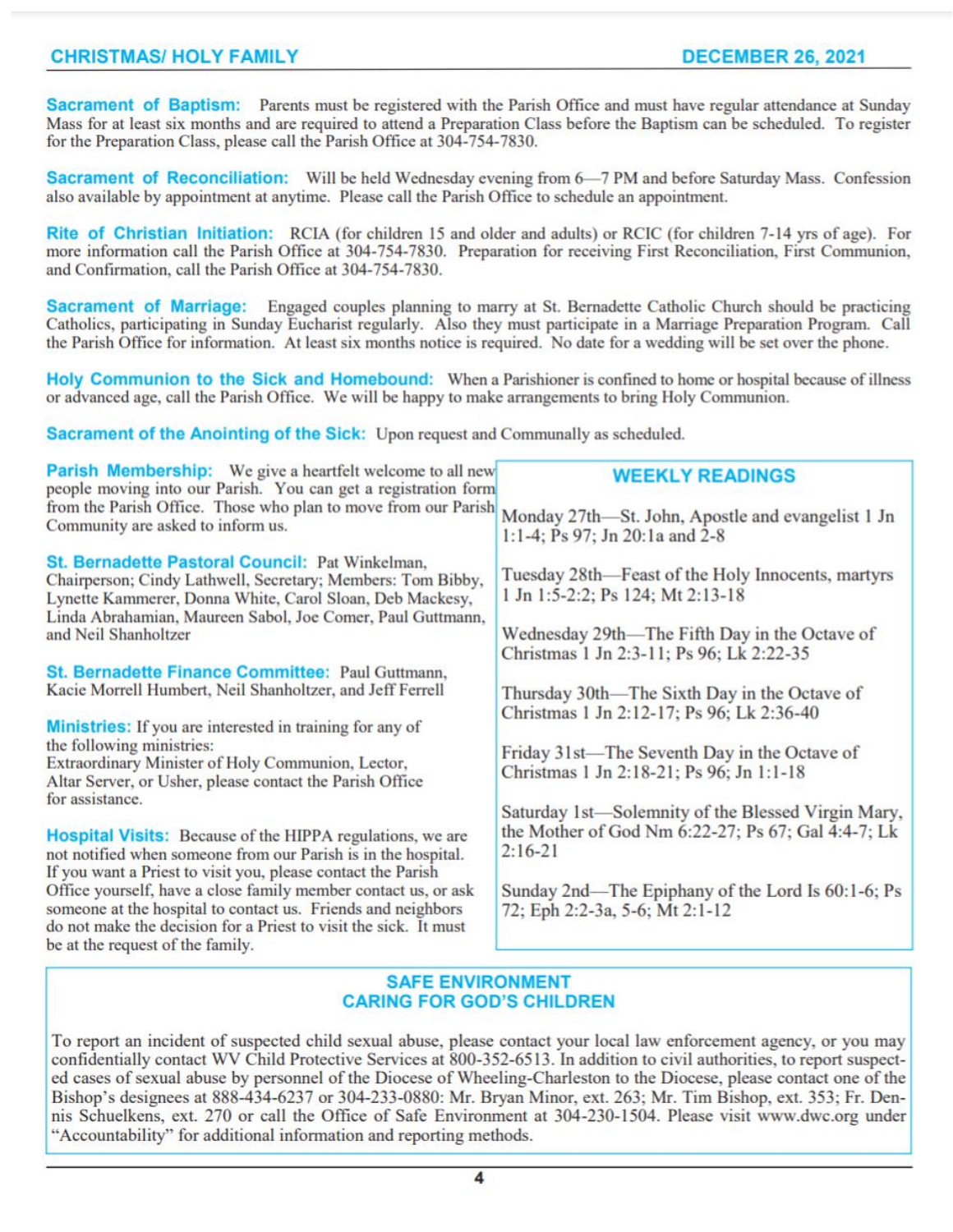# **Special Collection**

Most Rev. Mark Brennan, Bishop of the Diocese of Wheeling-Charleston, has approved a special collection to be held **the weekend of January 1st and 2nd , 2022**, in all parishes and missions throughout the diocese to support recovery efforts related to the recent natural disasters that have occurred in Kentucky, leaving severe damage and loss of life. Donations can also be made on the diocesan website at www.dwc.org/disasterrelief.

Proceeds from this collection will support the humanitarian and recovery efforts of Catholic Charities agencies on the ground, working in the communities affected by the tornadoes.

As we hold the victims and first responders in our prayers during these critical days, let us also spend time in prayer and discernment as we prepare for this upcoming collection. Let us come together now to support our brothers and sisters in Christ who are suffering this horrible loss.

Please remember in prayer all those who have lost their lives in the wake of these disasters, as well as all those who have been injured and lost their homes, cars, employment, and access to food and water, especially during this Christmas Season.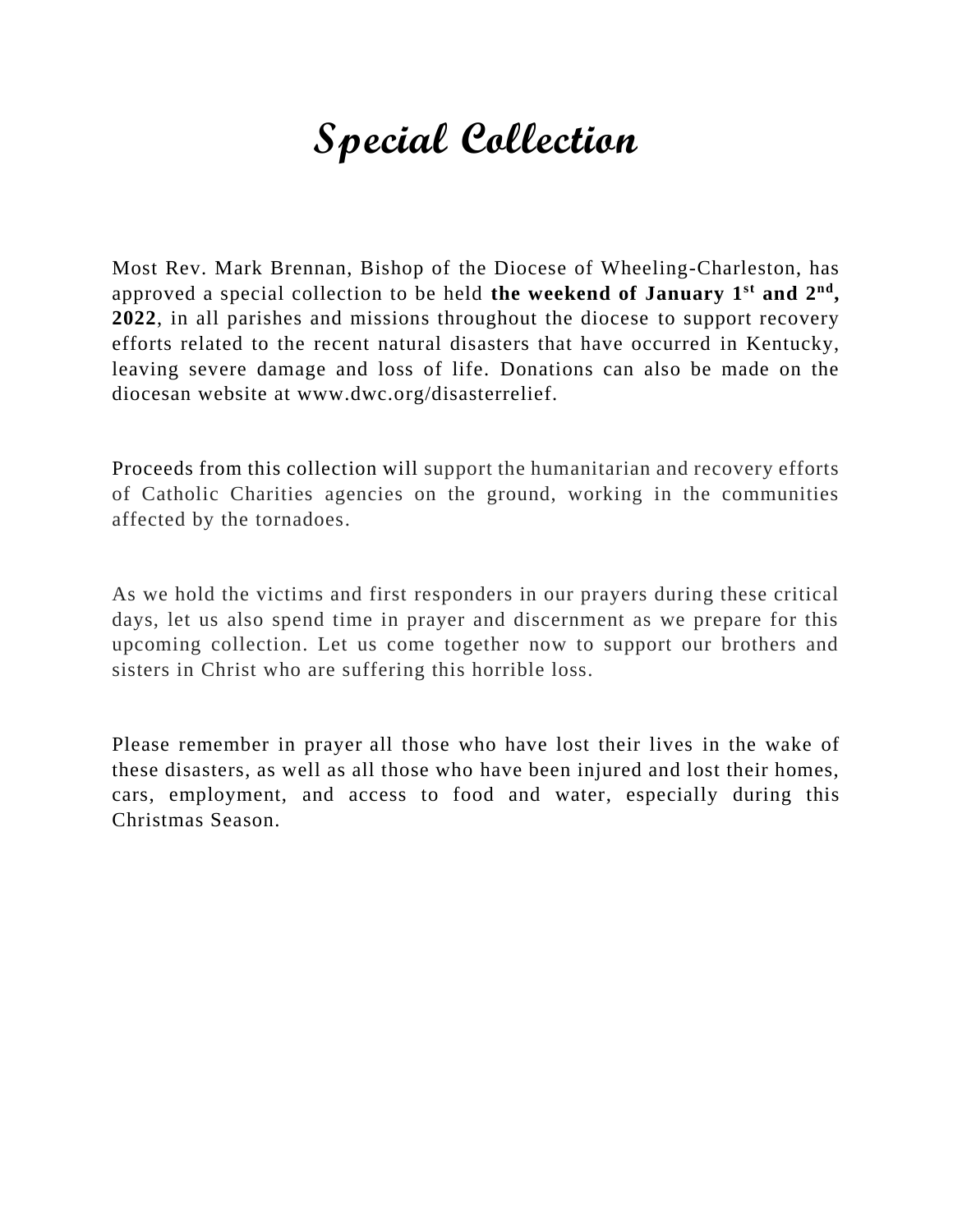

**Christmas Flower Offering** 



| Donated By:                   | In Memory Of:                                                                                                                                                                                                                         |
|-------------------------------|---------------------------------------------------------------------------------------------------------------------------------------------------------------------------------------------------------------------------------------|
| Barbara Loefler               | John Loefler                                                                                                                                                                                                                          |
| Dan & Sylvia Montgomery       | Robert M Double                                                                                                                                                                                                                       |
| Lori Felice                   | Mary Ann Felice & Frank Felice                                                                                                                                                                                                        |
| Chester & Catherine Poplawski | Poplawski & Skawinski Families                                                                                                                                                                                                        |
| Ted Sternemann                | Theodore R & Charlotte G. Sternemann                                                                                                                                                                                                  |
| Bill & Mary Beth Kearns       | Carroll Anne Wood                                                                                                                                                                                                                     |
| Anonymous                     | Covid Victims                                                                                                                                                                                                                         |
| James M Donato                | G.V. Donato & Lydia Donato                                                                                                                                                                                                            |
| Jack & Mary Beth Cornell      | Pearl & Bubbie Brumbaugh and Beulah<br>Heltzel                                                                                                                                                                                        |
| James Wynkoop                 | Helen                                                                                                                                                                                                                                 |
| Mary Cay & Greg Hess          | Margaret Hess                                                                                                                                                                                                                         |
| Robert & Dorothy Hess         | Frank E. Sr. & Elizabeth Domenico &<br><b>Deceased Members</b><br>Robert & Mary Hess & Deceased Members<br>P.J. & Gladys Waas & Deceased Members<br>Jeanne Hanson<br>Gene Zappitelli<br>Deceased Members of the Catholic<br>Daughters |
| Luz Dolly Benavides           | Hector Landinez & family                                                                                                                                                                                                              |
| Jean Ridley                   | Michael Ridley, Benjamin family, Ridley<br>family                                                                                                                                                                                     |
| Charles Kinn                  | Tom Renninger                                                                                                                                                                                                                         |
| Dan & Mary Forte              | Dan (Donato) Forte, Leo A. Hammer, Rita<br>Hammer<br>In Honor of: Mary Forte Sr.                                                                                                                                                      |
| Rick & Sande Roscoe           | Anthony Costa, Adele D. Costa, John<br>Roscoe, Jane Roscoe                                                                                                                                                                            |
| Rose Marie Stefanko           | William Stefanko                                                                                                                                                                                                                      |